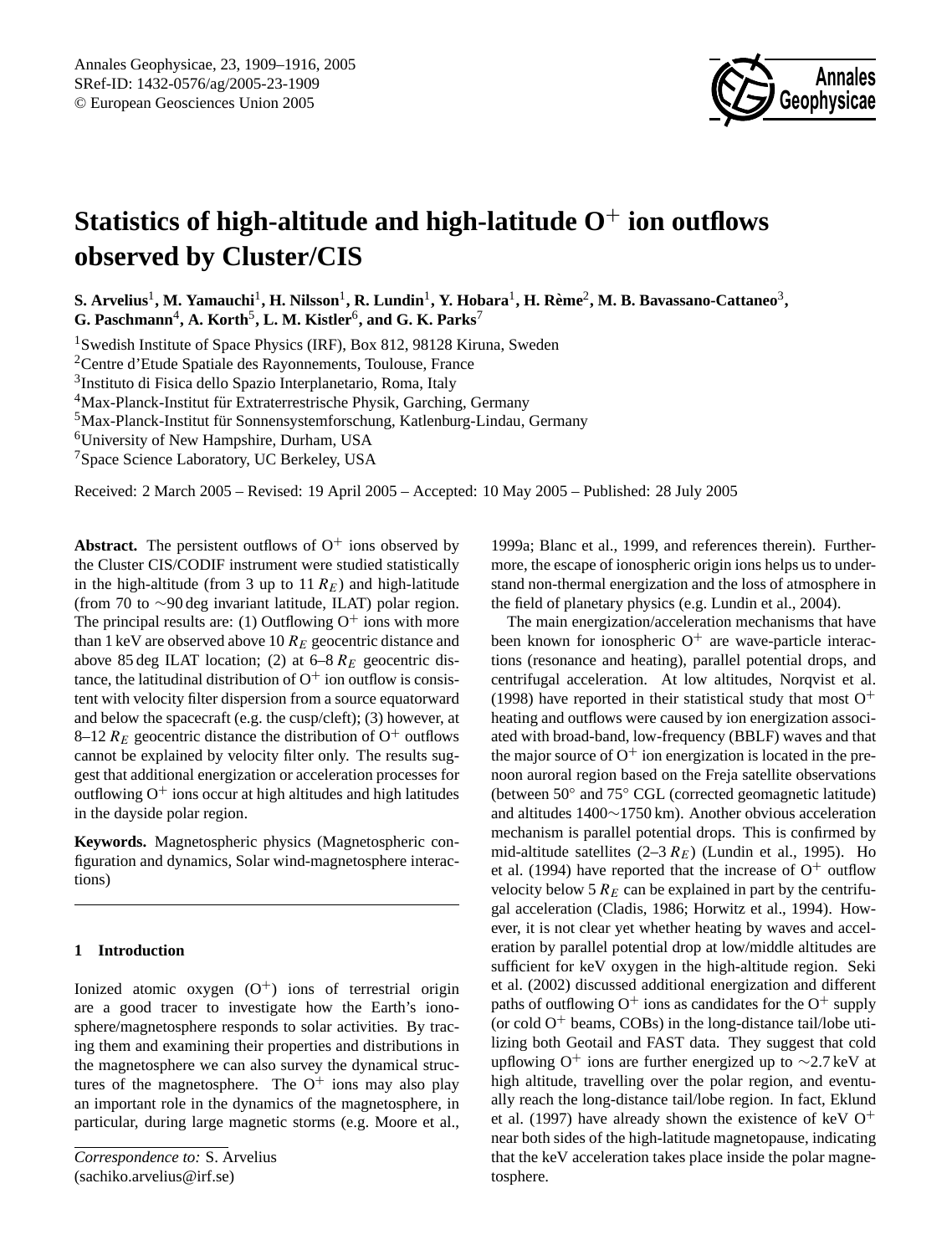The Cluster satellite project gives us a new and unprecedented database on this subject with mass-resolved energetic ion measurements at high altitudes (from 3 up to 11  $R_E$ ) and high latitudes (from 70 to 90 deg ILAT). [Nilsson et al.](#page-7-10) [\(2004\)](#page-7-10) recently indicated that the high altitude polar cap magnetosphere (6–12  $R_E$  geocentric distance) is not just a passive transport region, and that a significant energization at high altitude was a likely explanation for the reported measurements. In their argument the increase in the  $O^+$  energy toward the higher latitudes/altitudes cannot be explained only by the velocity filter effect (see Fig. [1](#page-2-0) and refer to, e.g. [Hor](#page-7-7)[witz et al.,](#page-7-7) [1994,](#page-7-7) concerning the velocity filter effect). We further investigate this problem in this paper.

Another item to be examined is the dependence on the geomagnetic activities. The flux of ionospheric outflow is affected by the solar condition, i.e. it increases as solar EUV flux  $(F_{10.7})$  increases (Yau and André, [1997\)](#page-7-11). [Norqvist et](#page-7-3) [al.](#page-7-3) [\(1998\)](#page-7-3) also showed that  $O^+$  ion outflows are strongly  $K_p$ dependent (see also Yau and André, [1997\)](#page-7-11). Recently, [Cully](#page-7-12) [et al.](#page-7-12) [\(2003\)](#page-7-12) have reported correlations between the  $O^+$  ion outflow rate (energy range from  $<$ 1 to 70 eV) and the solar radio flux ( $F_{10.7}$ ), geomagnetic activity ( $K_p$ ) and solar wind parameters.

There are two scientific issues that require further studies: (1) statistical evidence of high-altitude acceleration of outflowing  $O^+$  ions, and (2) the high altitude ion outflow during different magnetospheric conditions. For (1) we investigate the energy of maximum number flux (more precisely, maximum differential particle flux) as functions of altitude and latitude. For (2) the  $K_p$  dependence on  $O^+$  ion outflow in the high-altitude and high-latitude needs to be investigated and compared with previous works, as mentioned above.

# **2 Data description**

The orbit and instrumentation of the Cluster satellites enable us to investigate the statistical characteristics of the  $O^+$  ion outflow in the high-altitude and high-latitude polar region. The CIS/CODIF instrument on board the Cluster satellites is capable of identifying field-aligned upgoing  $O^+$  ions with good pitch-angle resolution (e.g. Rème et al., [2001\)](#page-7-13).

An example of polar outflowing  $O^+$  ions is shown in Fig. [1.](#page-2-0) This data was collected during a storm period  $(K_p$  index was 6 between 06:00–09:00 UT, and 5 between 09:00–12:00 UT). According to the ACE/MAG data, the interplanetary magnetic field (IMF)  $B<sub>v</sub>$  (in GSM coordinate) was almost constantly −20 nT during the period from 06:00 to 11:00 UT, and the IMF  $B_{z,gsm}$  turned suddenly southward (from  $\sim$ +5 nT to −5 nT) at around 08:48 UT when a sharp energy enhancement of  $O^+$  ions was observed incidentally. The Cluster satellites traversed over the polar region and presumably entered the poleward cusp or the mantle at around 09:00 UT, then crossed the magnetopause at around 10:10 UT. Figure [1](#page-2-0) shows clearly a narrow energy band of  $O^+$  ions between 07:00–10:00 UT, with a clearly different energy distribution compared to that of  $H^+$  ions observed simultaneously (e.g. regarding energy of maximum number flux,  $H^+$ :60 eV and  $O^+$ :96 eV at 08:16:00 UT, and H<sup>+</sup>:410 eV and O<sup>+</sup>:1.7 keV at 09:30:06 UT, where  $\Delta E/E$  of the CIS/CODIF is 0.16). The pitch angle time spectrogram (PAD) panel shows that  $O^+$  ions are mostly field-aligned and upgoing. Sample velocity distributions of polar outflowing  $O^+$  ions are shown in Fig. [2,](#page-3-0) and the velocity distributions correspond to a 4-spin (16 s) accumulation at around 08:16 UT (6.75  $R_E$  geocentric distance), 08:42 UT (7.25  $R_E$ ) and 09:30 UT (8.13  $R_E$ ) in Fig. [1.](#page-2-0) The  $V_{\parallel}$ - $V_{\perp}$  distribution shows an almost field-aligned motion (drifted perpendicular to the magnetic field with a velocity of 30–50 km/s during this period) of  $O^+$  ions. The convection ( $E \times B$  drift) velocities of  $O<sup>+</sup>$  ions across the magnetic field calculated on the basis of two different instruments (CIS and EDI) on board the Cluster S/C-3 are consistent with each other (not shown). In our statistical study, we use differential particle flux because this is a robust and basic measurement of the instrument and it is possible to avoid, for example, effects of cross-talk between the  $H^+$  and  $O^+$  channels which may affect moment calculations in the presence of very intense  $H^+$  fluxes, such as in the cusp. We first survey maximum differential particle flux (hereafter *MDPF*) as a function of energy for several orbits, i.e. what the distribution function of the source of  $O<sup>+</sup>$ ion outflow looks like on the basis of

$$
J(W, \alpha, x) = \frac{v^2}{m} f(v_{\parallel}, v_{\perp}, \alpha, x),
$$
 (1)

where  $J$  is a differential particle flux,  $f$  a distribution function (or phase space density), W the energy  $\left(\frac{-mv^2}{2}\right)$ , and  $\alpha$  the solid angle. We also look at the total number density (hereafter *N*) as a supplementary variable to *MDPF* due to the relation;  $J=N \cdot v$ .

In our statistical study, we first identified by sight these beam-like outflowing  $O<sup>+</sup>$  ions in the 129 Cluster traversals of the polar cap and cusp (years 2001−2003 and January to May), and then calculated variables, such as energy of maximum differential particle flux (hereafter,  $PE$ ), maximum differential particle flux (*MDPF*) and total number density (*N*), of  $O^+$  ions during every 16 s, corresponding to the CODIF low time-resolution mode. For example, Fig. [1](#page-2-0) contains 670 observation points plotted against location in the right side panels (with "+" marks). In this way we have a total of more than eighty thousand points. These values were compared to geomagnetic activity at different altitudes (or geocentric distances in  $R_E$ ) and invariant latitudes (ILAT).

# **3 Result**

We first examine the spatial distribution of dayside  $O^+$ outflow events for different energies. To have enough statistics (since we have only 129 traversals), we classify the energy of the maximum number flux  $(P E)$  into 4 categories:  $(1)10 \le PE < 100 \text{ eV}$ ,  $(2) 0.1 \le PE < 1.0 \text{ keV}$ ,  $(3)1.0 < PE < 10$  keV and  $(4)$   $PE > 10$  keV. We then look at the occurrence rates of the different  $PE$  levels in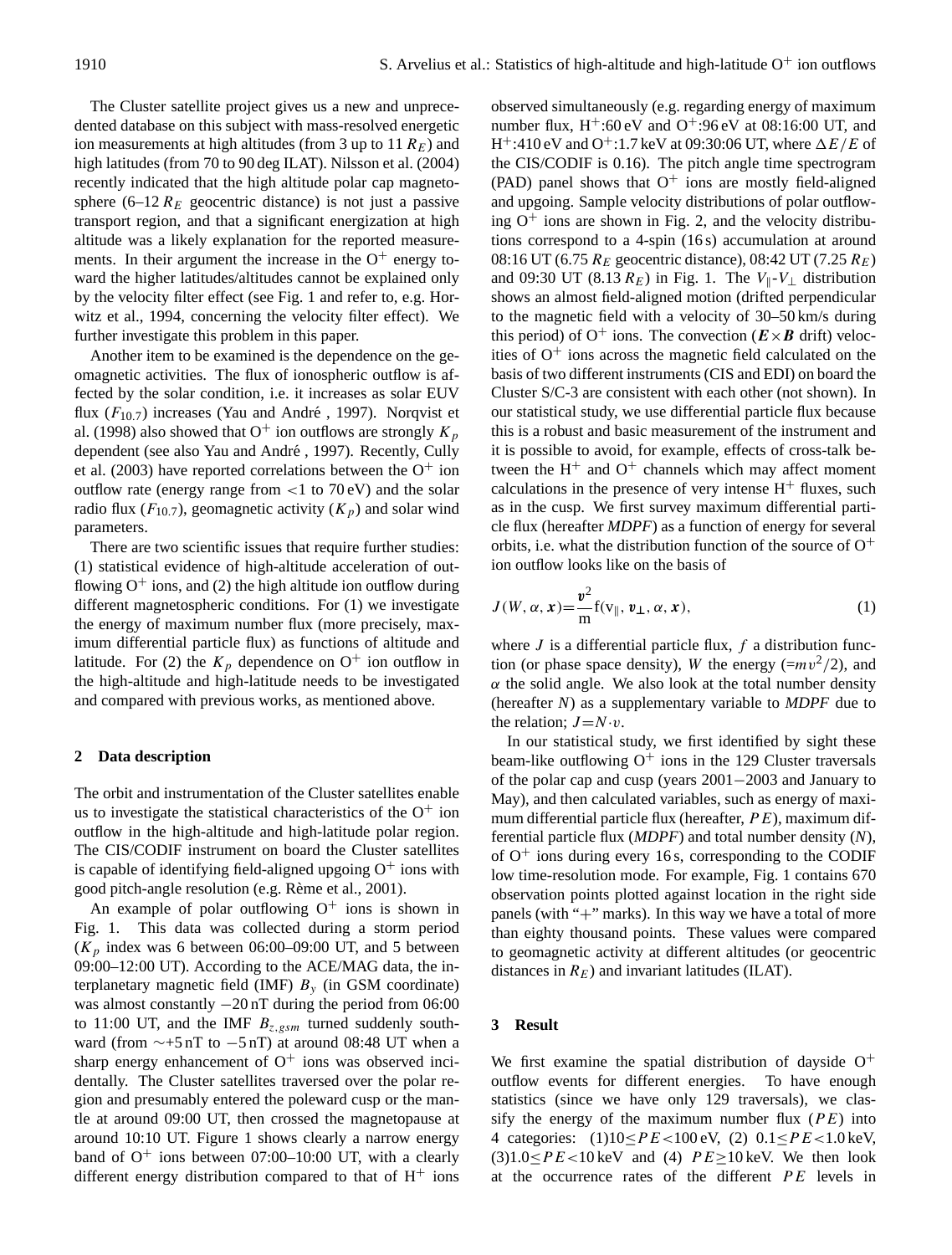

<span id="page-2-0"></span>**Fig. 1.** Sample data on 12 April 2001. Upper panel: There are 6 panels and the first two panels from the top are detection mode and sensitivity of the CIS/CODIF instrument. Regarding the 3rd−6th panel from the top, time-energy spectrogram of H<sup>+</sup> given by flux (part/(cm<sup>2</sup>·s·sr·keV)), time-pitch angle distributions (PADs) of H<sup>+</sup> given by energy flux, JE (keV/(cm<sup>2</sup>·s·sr·keV)), and time-energy spectrogram and time-PADs of  $O^+$ . The observation time interval of field-aligned upgoing (or outflowing)  $O^+$  ions is selected between 07:00 and 10:00 UT. (Bottom panel) The energy (eV) of maximum differential particle flux (abbreviated to  $PE$  hereafter) and the maximum differential particle flux (*MDPF* (part/(cm<sup>2</sup>·s·sr·keV))) of field-aligned upgoing O<sup>+</sup> (12 April 2001, 07:00–10:00 UT) as functions of geocentric distance and invariant latitude (ILAT).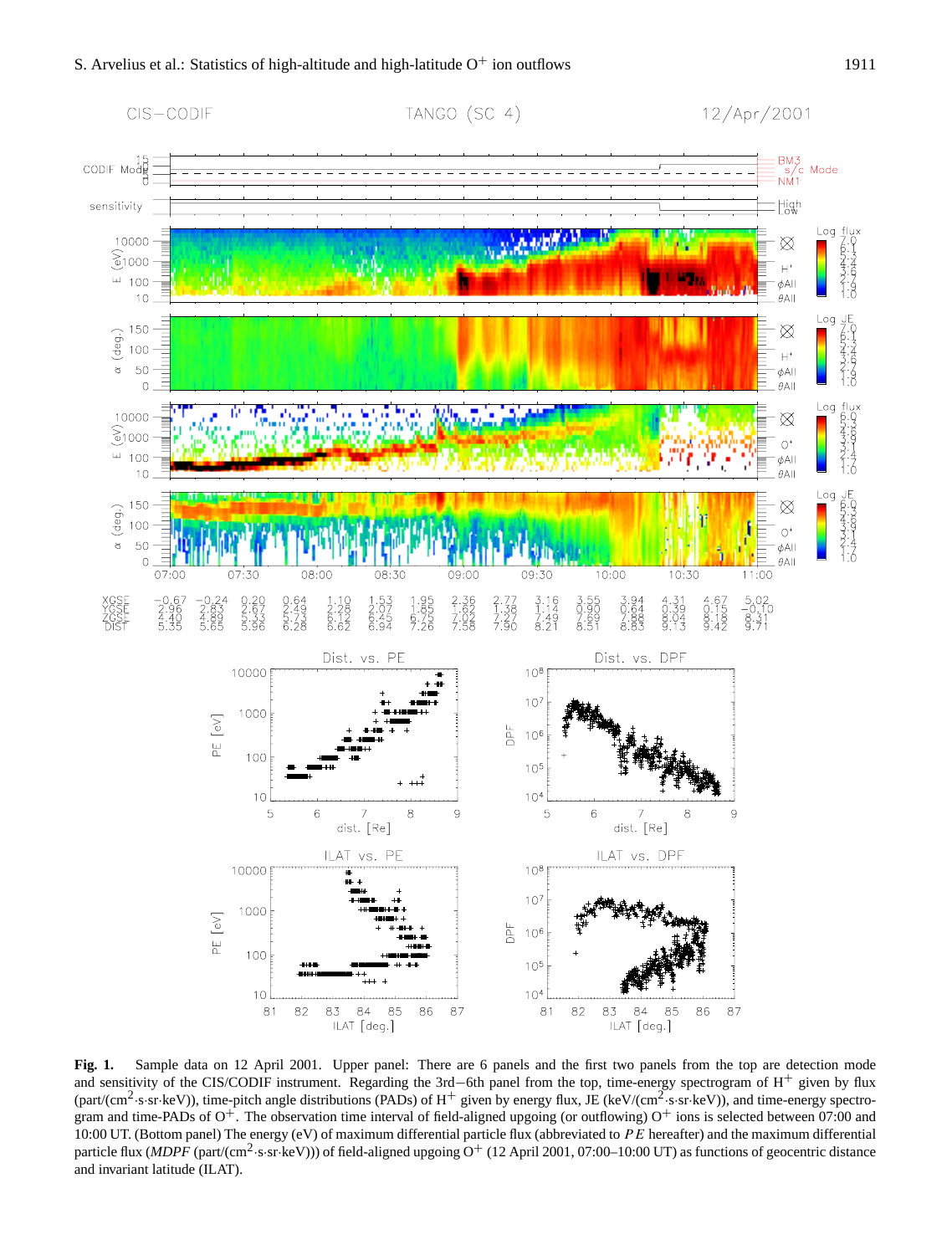

<span id="page-3-0"></span>**Fig. 2.** Sample velocity distributions on 12 April 2001. The figures show V<sub>||</sub> −V<sub>⊥</sub> distribution and 4-spin (16 s) accumulation. The negative sign in the  $V_{\parallel}$  axis means upward-going along the field line and the unit of distribution is  $s^3/km^6$ . From the top-left and clockwise: at 08:16 UT (6.75  $R_E$  geocentric distance), 08:42 UT (7.25  $R_E$ ), and 09:30 UT (8.13  $R_E$ ). As obvious in the figures, the convection velocity of O<sup>+</sup> ions perpendicular to the magnetic field is calculated about ∼40 km/s.

each  $2 R_E \times 5^\circ$  lattice for 6–12  $R_E$  geocentric distance and 75–90 deg ILAT. The occurrence rates are taken for different geomagnetic activities, i.e. they are defined as the corresponding number of data points sorted by the criterion  $(K_p \leq 3$  for geomagnetic "quiet" period and  $K_p \geq 5$  for "active"), divided by the total number of data points in each  $2 R_E \times 5^\circ$  lattice. The occurrence rates for different PE levels in different regions with regard to the dayside  $K_p$  dependence are shown in Fig. [3.](#page-4-0) We show the result only for lattices where data points exceed more than 200, to obtain good statistics in this figure. The different colours of bars represent  $K_p$  dependence, i.e. the red bar implies  $K_p \leq 3$  or "quiet" and the blue bar implies  $K_p \ge 5$  or "active".

Let us look at the altitudes of  $7-11 R_E$  (8–12  $R_E$  geocentric distance).  $O^+$  more than 1 keV is found (more than 10%) in all the lattices at altitudes of more than  $9 R<sub>E</sub>$ , while those ions are found only at latitudes of less than 80 deg for the altitudes between 7 and 9  $R_E$  (less than 5% for latitudes are more than 80 deg). We did not observe  $O^+$  more than 1 keV at altitudes less than 7  $R_E$  and at latitudes higher than 75 deg. Thus, accelerated  $O<sup>+</sup>$  at high altitudes distribute wider towards the pole than those at low altitudes. The same tendency is found for  $O^+$  with energy 0.1–1.0 keV. This tendency is more obvious when  $K_p \geq 5$  than  $K_p \leq 3$ , i.e. when we expect stronger poleward convections. From the  $K_p$  dependence, one may interpret this result as a sign of the velocity filter effect [\(Horwitz et al.,](#page-7-7) [1994\)](#page-7-7). Let us examine this interpretation successively below.

We first consider  $O^+$  with energy less than 1 keV observed at 6–8  $R_E$  geocentric distance, i.e. 5–7  $R_E$  in altitude. Figure [3](#page-4-0) shows that  $O^+$  with energy more than 0.1 keV is dominant at lower latitudes (75–80 deg), and that  $O^+$  ions with energy less than  $0.1 \text{ keV}$  is dominant at higher latitudes. Under the assumption that outflowing  $O<sup>+</sup>$  ions have a fieldaligned velocity defined by  $v_{\parallel} = \sqrt{\frac{2W_{\parallel}}{m}}$  $\frac{w_{\parallel}}{m}$ , where  $W_{\parallel}$  represents the parallel kinetic energy and is equivalent to  $PE$  here,  $O^+$ ions with 500 eV and 50 eV have velocities of 77 km/s and  $25 \text{ km/s}$ , respectively. If both  $O^+$  ions start simultaneously going up from the ionosphere, they travel  $5 R_E$  elevation with a time difference of ∼890 s. Taking the velocity filter effect into account with the ionospheric convection empirically  $\leq 0.01^{\circ}/s$ , lower energy (50 eV) O<sup>+</sup> ions are convected about 9◦ poleward. This agrees with the data shown in Fig. [3.](#page-4-0)

We next consider the source of  $O^+$  with energies of 1.0– 10 keV at 10–12  $R_E$  and 85–90 deg or the destination of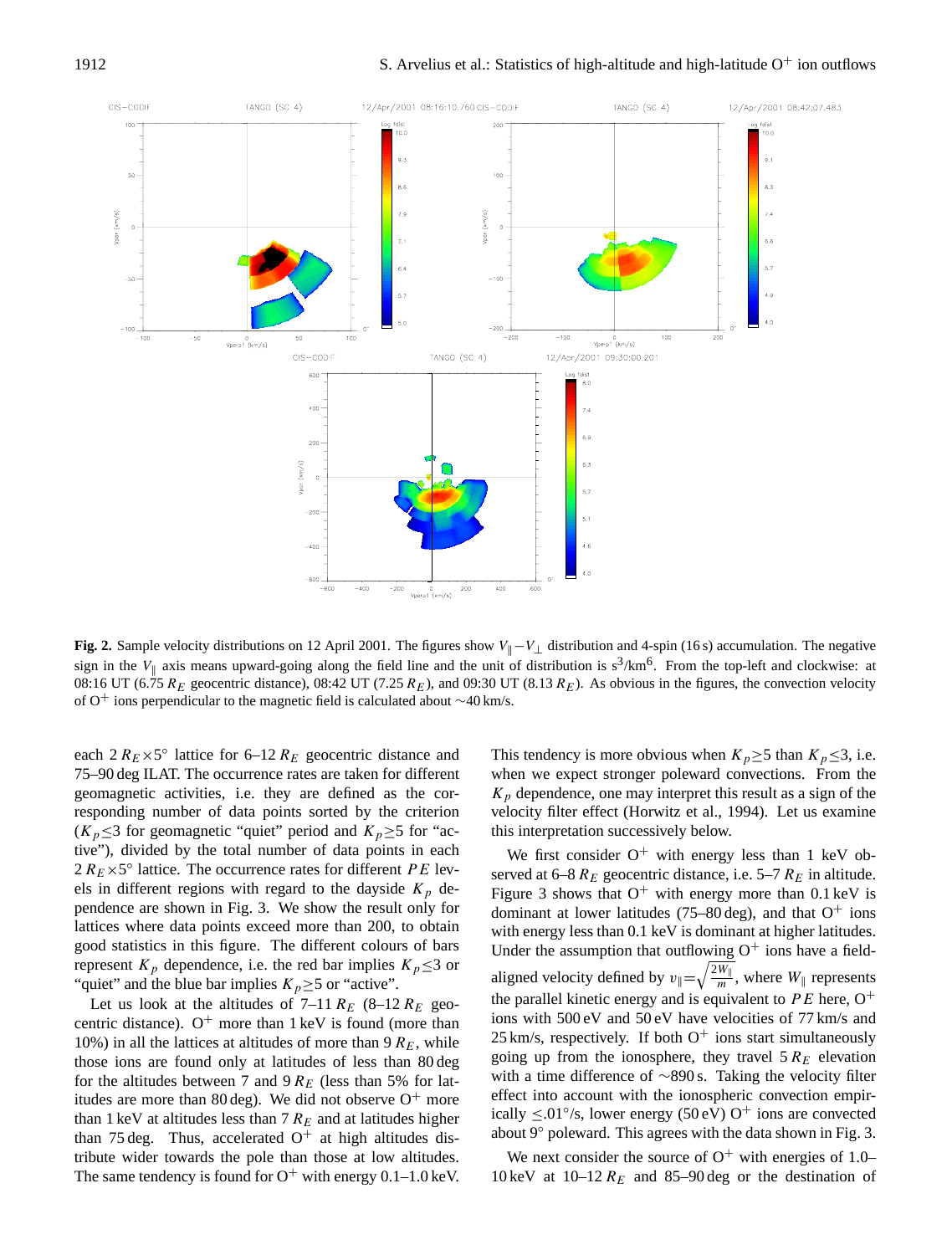

<span id="page-4-0"></span>Fig. 3. The occurrence rates of different PE levels in the dayside region showing in each  $2 R_E \times 5^\circ$  lattice. The pairs of bars are separated regarding the different PE levels in the horizontal axis (from the left, (1)  $10 \le PE < 100 \text{ eV}$ , (2)  $0.1 \le PE < 1 \text{ keV}$ , (3)  $1.0 \le PE < 10 \text{ keV}$ , and (4) 10 keV  $\leq$  P E) and the colour of bar implies "Quiet" in red and "Active" in blue, according to the K<sub>p</sub> index. The definition of Quiet/Active is  $K_p \leq \frac{3}{K_p} \geq 5$ .

O<sup>+</sup> with energies of 1.0–10 keV at 8–10  $R_E$  and 75–80 deg. If we use the convection velocity ∼40 km/s in the case of 12 April 2001 (∼40 km/s on averaged between 09:00– 10:00 UT), during this 1-keV O<sup>+</sup> goes up 2  $R_E$  elevation, where the convection distance during  $2 R_E$  elevation is estimated as

$$
2 R_E \times \frac{40 \text{ km/s}}{110 \text{ km/s}} = 0.73 R_E.
$$
 (2)

O <sup>+</sup> with energy of 1 keV has a velocity of ∼110 km/s under the same assumption above. This distance is nearly equivalent to 4.2° in latitude at 10  $R_E$  geocentric distance. This means that 1-keV O<sup>+</sup> at 75–80 deg at 8–10  $R_E$  can hardly convect to 85–90 deg at 10–12  $R_E$  geocentric distance.

## **4 Discussion**

The above result indicates that  $O^+$  ions are eventually accelerated from less than 1 keV to more than 1 keV between 8 and  $12 R_E$  geocentric distance. Our result agrees with the indication by [Nilsson et al.](#page-7-10) [\(2004\)](#page-7-10). The question is then what kind of mechanism causes the acceleration of  $O^+$  at altitudes above 7  $R_E$ . Obvious candidates from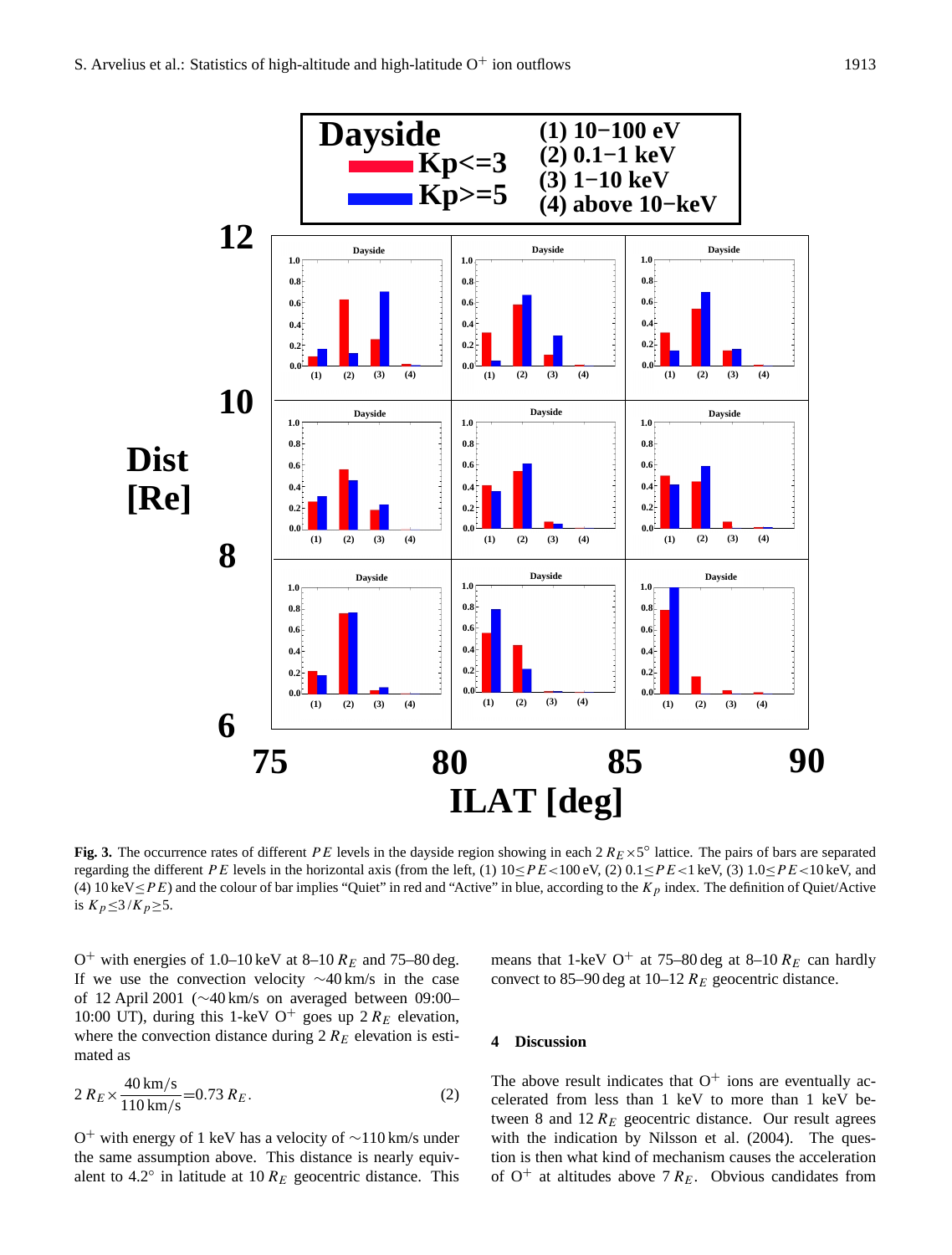low-/mid-altitude studies are parallel electric field (potential drops), wave-particle interaction and centrifugal acceleration. In this section we assess the possible contributions from these three candidates.

# 4.1 Centrifugal acceleration

[Horwitz et al.](#page-7-7) [\(1994\)](#page-7-7) showed that bulk acceleration of parallel ion outflow agrees with the centrifugal force of magnetic field curvature below  $5 R_E$ . The centrifugal acceleration is given as

<span id="page-5-0"></span>
$$
\left(\frac{d\mathbf{V}}{dt}\right)_{\parallel} = V_{E\times B} \frac{d\mathbf{b}}{dt} = V_{E\times B} \left(\frac{\partial \mathbf{b}}{\partial t} + \mathbf{V}_{\parallel} \cdot \nabla_{\parallel} \mathbf{b}\right),\tag{3}
$$

where  $V_{E\times B}$  is the  $E\times B$  drift velocity (scalar), and **b** is the unit vector of geomagnetic field (**B**/|**B**|). The centrifugal acceleration is expected to be very efficient poleward of the cusp because of the bending direction of the geomagnetic field. For the sample event (shown in Fig. [1\)](#page-2-0), the field lines are not straight, but curved. The region of interest is quite close to both the cusp and the magnetopause, which implies that the field lines are significantly bent. During the time interval from 09:00 to 10:00 UT (about 7.5 to 8.5  $R_E$ ) geocentric distance), the magnetic field, B, rotates by 45 deg (not shown), and the drift velocity increases gradually. Ignoring the smaller first term of the right-hand side of Eq. [3](#page-5-0) and assuming a constant drift velocity (40 km/s at around 09:30 UT), the acceleration is estimated roughly

$$
\left(\frac{d\mathbf{V}}{dt}\right)_{\parallel} = 40 \left[\text{km/s}\right] \cdot V_{\parallel} \cdot \frac{\pi/4}{6371 \left[\text{km}\right]} \left(\frac{d\mathbf{V}}{dt}\right)_{\parallel} = 5 \times 10^{-3} \left[\text{/s}\right] \cdot V_{\parallel}
$$
\n
$$
V_{\parallel} = V_0 exp(5 \times 10^{-3} \cdot t \text{ [s]}).
$$
\n(4)

<span id="page-5-1"></span>Let us take  $O^+$  of 600 eV (87 km/s) at 7.5  $R_E$  geocentric distance (see Dist. vs. PE, upper middle panel in Fig. [1\)](#page-2-0), with a 45 deg pitch angle. The acceleration value given in Eq. [4](#page-5-1) means that for 1  $R_E$  travel of upward going  $O^+$ ,

$$
\int_{0}^{t'} exp(5 \times 10^{-3} \cdot t[s]) dt = elevation \text{ distance/initial velocity}
$$
  
=6371 km/(87 km/s). (5)

This gives us a travel time of 73 s with the final velocity of 125 km/s (1.2 keV). While this is not enough acceleration to account for the data, which goes to about 3 keV (190 km/s), it is not negligible. However, the centrifugal acceleration is less likely to be the major contribution to the present case because of the following reason. If the centrifugal acceleration is the main contributer, we should observe energization exclusively in the parallel direction to the magnetic field, because this mechanism converts the perpendicular energy to parallel energy (e.g. [Russell et al.,](#page-7-14) [1999\)](#page-7-14). What we observed in Fig. [2](#page-3-0) is an energization in both perpendicular and parallel directions to the magnetic field, which contradicts what centrifugal acceleration predicts. We should also note that in our previous report [\(Nilsson et al.,](#page-7-10) [2004\)](#page-7-10), the parallel to perpendicular temperature ratio of  $O^+$  was isotropic at altitudes between 4 to 8  $R_E$ .

#### 4.2 Parallel electric fields

Parallel electric field acceleration is well known to produce an upward ion beam over the aurora. However, such a parallel acceleration is generally weak over the polar cap (e.g. [Eliasson et al.,](#page-7-15) [1996\)](#page-7-15). Another problem is the energy. [Nils](#page-7-10)[son et al.](#page-7-10) [\(2004\)](#page-7-10) showed that the  $O^+$  field-aligned velocity is approximately equal to that of  $H<sup>+</sup>$  when the latter is calculated for outflowing ions only. The parallel electric field accelerates both  $H^+$  and  $O^+$  to the same energy instead of the same velocity. It is less likely that the acceleration is caused by field-aligned potential drop.

# 4.3 Wave-particle interaction

It is well known that low-frequency waves energize  $O^+$  ions up to several hundred eV below 2000 km [\(Norqvist et al.,](#page-7-3) [1998\)](#page-7-3). Resonant wave heating/energization (see, e.g. André [and Yau,](#page-7-16) [1997,](#page-7-16) for a review) may increase the perpendicular energy of ions, and the magnetic mirror force subsequently fold the ion distribution to become more beam-like at high altitudes.

If the combination of transversal heating and the magnetic mirror force is the main mechanism responsible for the observed keV ion beam, both the wave activity and the source of the wave activity must be identified. Unfortunately, there are no systematic studies of low-frequency waves in the region we are looking at. Recently, [Hobara et al.](#page-7-17) [\(2005\)](#page-7-17) reported, using Cluster EFW data, examples including the same event as Fig. [1.](#page-2-0) They saw very little wave activity in the low-altitude region (up to  $\sim$ 7.3  $R_E$ ), while rather strong wave activity (>1 mV/m) was observed around the  $\sim$ 7.6 R<sub>E</sub> region at low frequency range, including local oxygen cyclotron frequency.

A general form of parallel acceleration by the combination of the magnetic mirror force and transversal heating by a wave is formulated in the framework of ponderomotive force (magnetic moment pumping) (e.g. [Lundin and Hultqvist,](#page-7-18) [1989;](#page-7-18) [Guglielmi and Lundin,](#page-7-19) [2001\)](#page-7-19). Let us estimate the maximum resonant perpendicular energy. The energy gain  $\Delta \epsilon$ from this resonant interaction is

$$
\Delta \epsilon \simeq \frac{2}{\pi} q E v_{\perp,th} \Delta t, \tag{6}
$$

where E is the amplitude of the resonant wave,  $v_{\perp,th}\Delta t$  is substituted for the original  $l_{\perp}$  (a characteristic transverse size of the wave field),  $v_{\perp,th}$  is the perpendicular thermal velocity and  $\Delta t$  is the time that an ion spends in the acceleration region. During the above period (12 April 2001, 09:00– 10:00 UT),  $v_{\perp,th}$  is no more than about 100 km/s (see Fig. [2\)](#page-3-0), E is about 1 mV/m, and  $\Delta t$  is about 70 s. These values give us a maximum energy gain of about 4.5 keV. In this case, 600 eV O<sup>+</sup> can be accelerated up to  $\sim$ 5 keV, although we have many uncertainties in this estimation, for example, interaction time,  $\Delta t$ , and resonant wave field amplitude, E. For the wave electric field we must consider the fact that ions do not feel this electric field (1 mV/m) all the time during the elapse time. Therefore, the average amplitude of the electric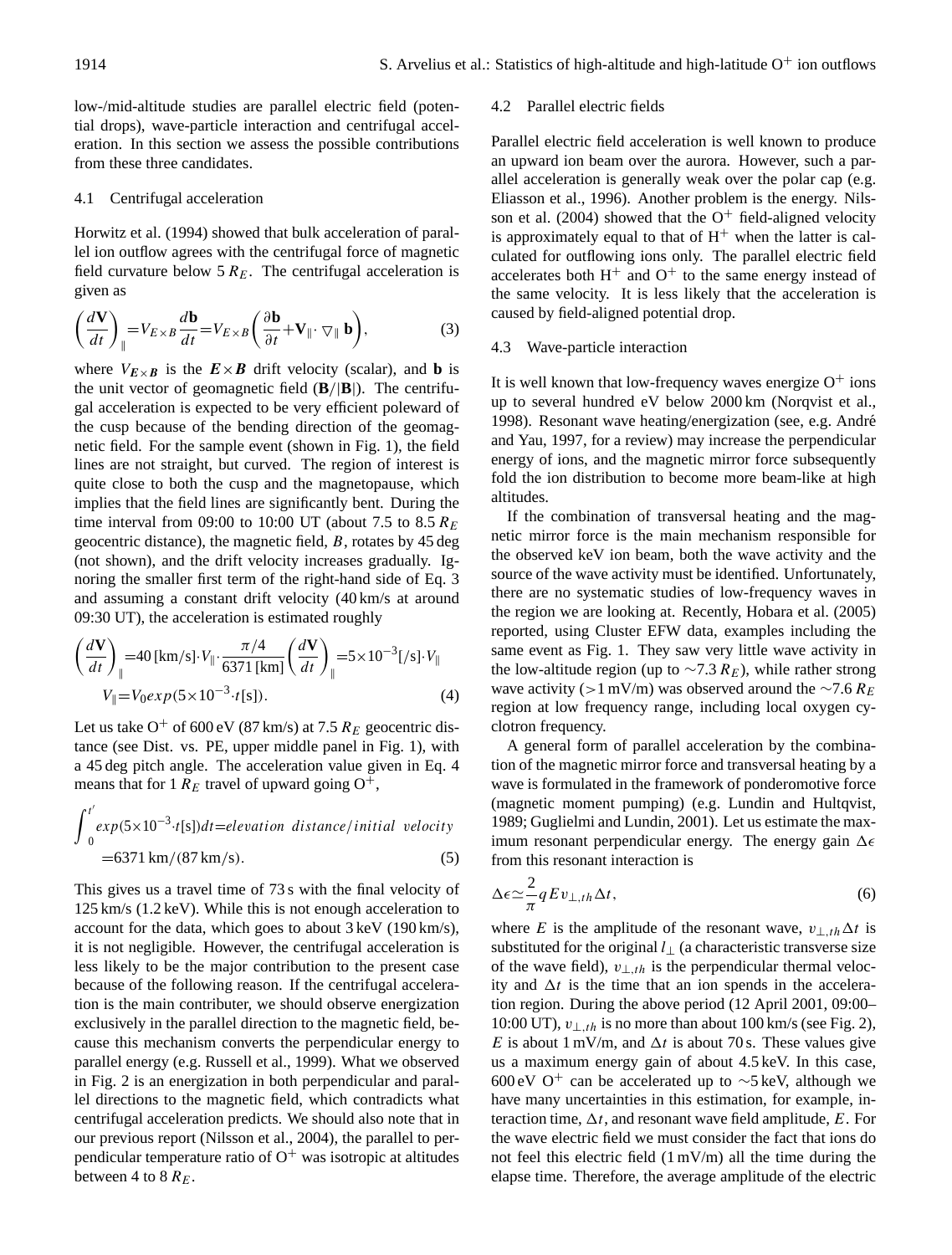field that an ion feels was less than 1 mV/m. However, even if we assume 0.1 mV/m, the energy gain is more than 0.5 keV. These values are comparable to the contribution from centrifugal acceleration or more, and it is consistent with the observed data when the case of E∼1 mV/m. Therefore, lowfrequency wave activity close to the oxygen gyrofrequency (<1 Hz) may provide some energization. However, we need systematic comparisons between the  $O<sup>+</sup>$  beam energy and the wave intensity before making any conclusion, because this is the region where the wave activity is generally very weak. Furthermore, we know that unusual transversal heating may take place at high altitudes where shell-like distribution of  $O^+$  is reported [\(Joko et al.,](#page-7-20) [2004\)](#page-7-20), indicating that an unknown wave-particle interaction may exist.

# 4.4 Sudden impulse

Figure [1](#page-2-0) shows a burst-like appearance of near-isotropic mantle-like protons at around 08:50 UT, repeating every 5– 10 min afterwards. A sudden impulse may give nonlinear acceleration. [Cladis et al.](#page-7-21) [\(2000\)](#page-7-21) have reported a 75 km/s jump in  $O<sup>+</sup>$  parallel velocity in the same region, in response to a CME (coronal mass ejection) (see also [Moore et al.,](#page-7-22) [1999b\)](#page-7-22). Such a time-dependent effect (e.g. a compression of the magnetosphere accompanied by an additional centrifugal acceleration [\(Cladis et al.,](#page-7-21) [2000\)](#page-7-21) and/or magnetic moment pumping) might account for our observation.

# 4.5  $K_p$  dependence

Figure [3](#page-4-0) also shows the  $K_p$  dependence of the dayside O<sup>+</sup> outflow, i.e. we found an extensive keV  $O<sup>+</sup>$  outflow at high altitudes mainly during high  $K_p$ . This dependence is more obvious below 85 deg than above 85 deg, which cannot be explained by the velocity filter effect only, as we discussed above. Therefore, a  $K_p$  dependence indicates that the anonymous acceleration mechanism depends on geomagnetic activity.

Recently, [Bouhram et al.](#page-7-23) [\(2004\)](#page-7-23) reported, using the Cluster perigee (3.5 to 6.5  $R_E$ ) data, that (1) O<sup>+</sup> ion outflows vary temporally on a time scale of a few minutes and (2) the global outflow rate is much more stable and depends on the solar wind dynamic pressure, even though the local fluxes are highly variable. Regarding the latter, this generally agrees with our result on  $K_p$  dependence because  $K_p$ is generally high during high solar wind dynamic pressure. However, their study did not cover many orbits and hence the dependence on the solar wind parameters must be statistically studied.

# **5 Conclusions**

Cluster statistics of the  $O^+$  outflow show that dayside keV  $O<sup>+</sup>$  exists in over 10% of the cases at all latitudes between 75 and 90 deg at altitudes over 9  $R_E$ . However, dayside keV  $O<sup>+</sup>$  exists in less than 5% of the cases between 80 to 90 deg



<span id="page-6-0"></span>**Fig. 4.** The schematic (not scaled) of our conclusion. This sketch shows that we can explain outflowing  $O^+$  ions in the polar region by the velocity filter effect below  $8 R_E$  geocentric distance, whereas the latitudinal distribution of  $O^+$  ions above 10  $R_E$  cannot be explained by the velocity filter effect only. Thus, we suggest that additional energization/acceleration occurs at high altitudes and high latitudes. Note the effects by geomagnetic activity, for example,  $K_p$  dependence, are not taken into account in this sketch.

at altitudes less than  $9 R_E$ . This result can hardly be explained by velocity filter effect alone. On the other hand, outflowing  $O^+$  ions with energy less than 1 keV in the highaltitude and high-latitude polar region are consistent with the velocity filter effect. Hence, the continued accelerated and/or energized  $O^+$  ions observed at high altitudes and high latitudes in the polar region imply (an) additional energization/acceleration process(es). Figure [4](#page-6-0) shows our conclusion schematically, i.e. not exactly scaled. The strong wave activity, preferentially electromagnetic [\(Hobara et al.,](#page-7-17) [2005\)](#page-7-17) found at high altitude ( $>7.6$   $R_E$ ), correlates well with the extra energization/acceleration, and outward acceleration is therefore a wave-particle interaction, possibly Alfvén waves causing traverse heating and parallel acceleration by ponderomotive (magnetic moment pumping) forces. However, we cannot exclude the possibility of centrifugal acceleration, especially time-dependent and associated with magnetospheric compression.

A tendency to observe keV ions at high latitude is more obvious for  $K_p \geq 5$  than  $K_p \leq 3$ . We do not know if this  $K_p$  dependence is due to the velocity filter effect or due